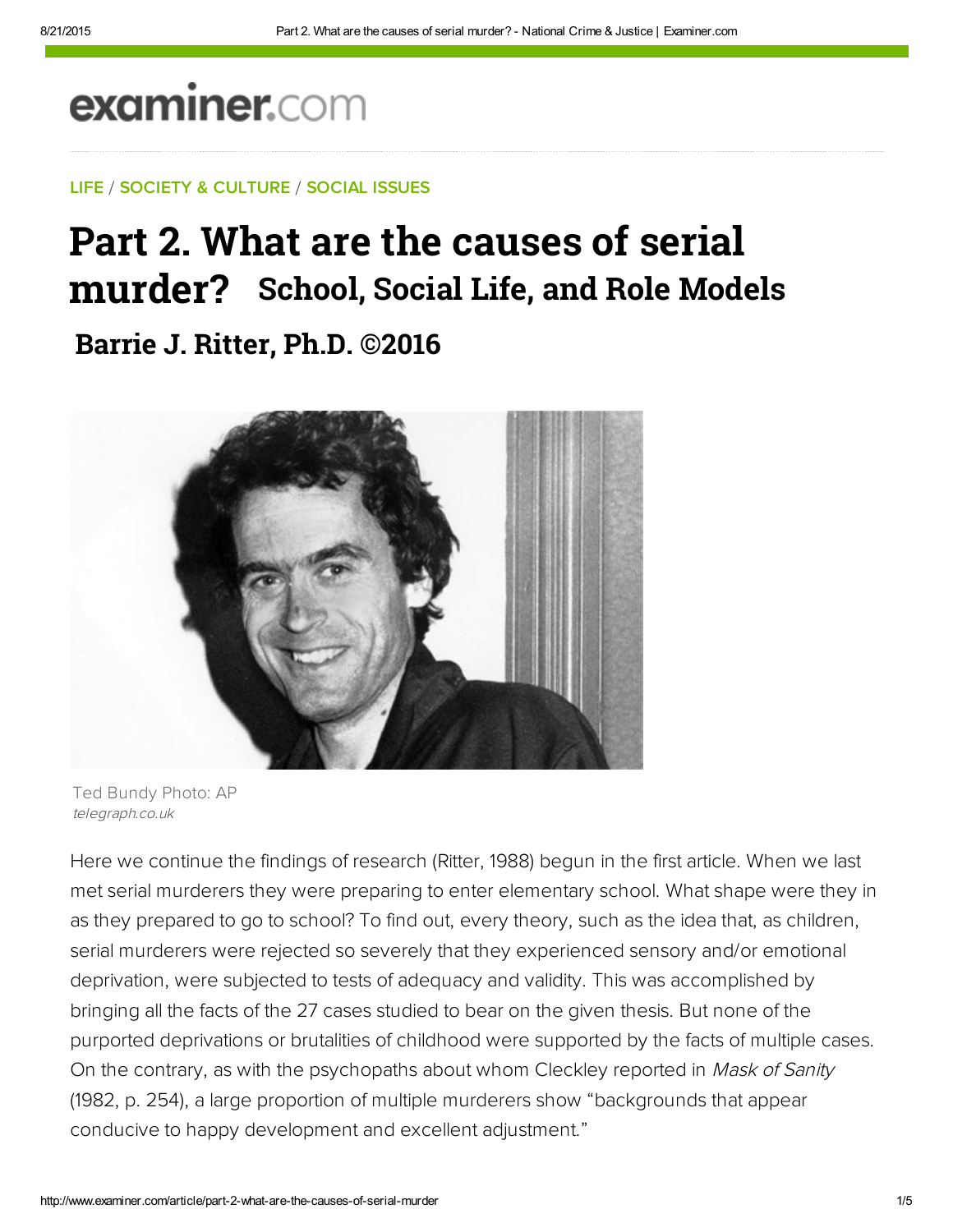#### 8/21/2015 Part 2. What are the causes of serial murder? National Crime & Justice | Examiner.com

A somewhat surprising finding about the elementary school years was that 37 percent of the subjects received at least some religious training, and this was as likely to be found among the twentieth as the nineteenth century subjects. The main finding with respect to high school patterns comes from a longitudinal assessment – what happened to the subjects by the time they were in high school? With few exceptions, the subjects tended to "bloom" in school, or to make a better adjustment, or to do as well, if not better, academically as they had in elementary school. Of the 21 subjects who began high school, 63 percent completed some college.

The social life and background of serial murderers reveals that few are loners. None of the subjects studied were found to avoid all social interactions; nor were any of the subjects always avoided by others. The extent of social interactions that a given subject had is nothing more than what might be called the "popularity" of the subject. This simply means that John Collins, for example, had a broad spectrum of social interactions because he was well liked by a number of different kinds of people, from the adults of the community to the fraternity kids to kids on the fringes of crime. What is perhaps less obvious was that the majority of subjects studied tended to find approval to the extent that they extended themselves. For example, Ian Brady did not often extend himself, but when he did he was admired. He was the leader. With respect to the meaning others had for the subjects, one finding that emerged from the data was that the subjects often felt at odds with the world. This feeling was discerned among subjects whose social lives were very different: Charles Schmid, for instance, impressed adults, girls and some of his male peers who considered him a leader. On the other hand, Charles Starkweather was loved by his family and had a few friends in high school, but experienced little social success in the interim. And yet, much the same feeling was expressed when Schmid said that he was never a part of the world that others or God had created, and when Starkweather said he had never been able to find his own personal world.

Among the views on the sexual history of multiple murderers is the contention that such murderers rarely have any experiences of normal sexual intercourse. The findings indicate, however, that the sexual histories are far more diverse, and, individually, more complex than any single view would indicate. For instance, 7 of the 27 subjects began their sex lives early, by the time they were 13. Two of these (Ed Kemper and William Heirens) had perverse sexual histories, but few, if any, experiences of normal sexuality. On the other hand, little is known about the sex lives of two relatively recent subjects (David Berkowitz and Wayne Williams), and it is possible that these two had few sexual experiences.

Only two of the serial killers had personal role models, in both cases, a family member. A second type of role model is the real but remote person or group that exercises some influence or serves as a source of inspiration for the subject. Seven of the 27 subjects were found to have exhibited an interest in specific criminals. In all but one cases, the subjects were interested in a